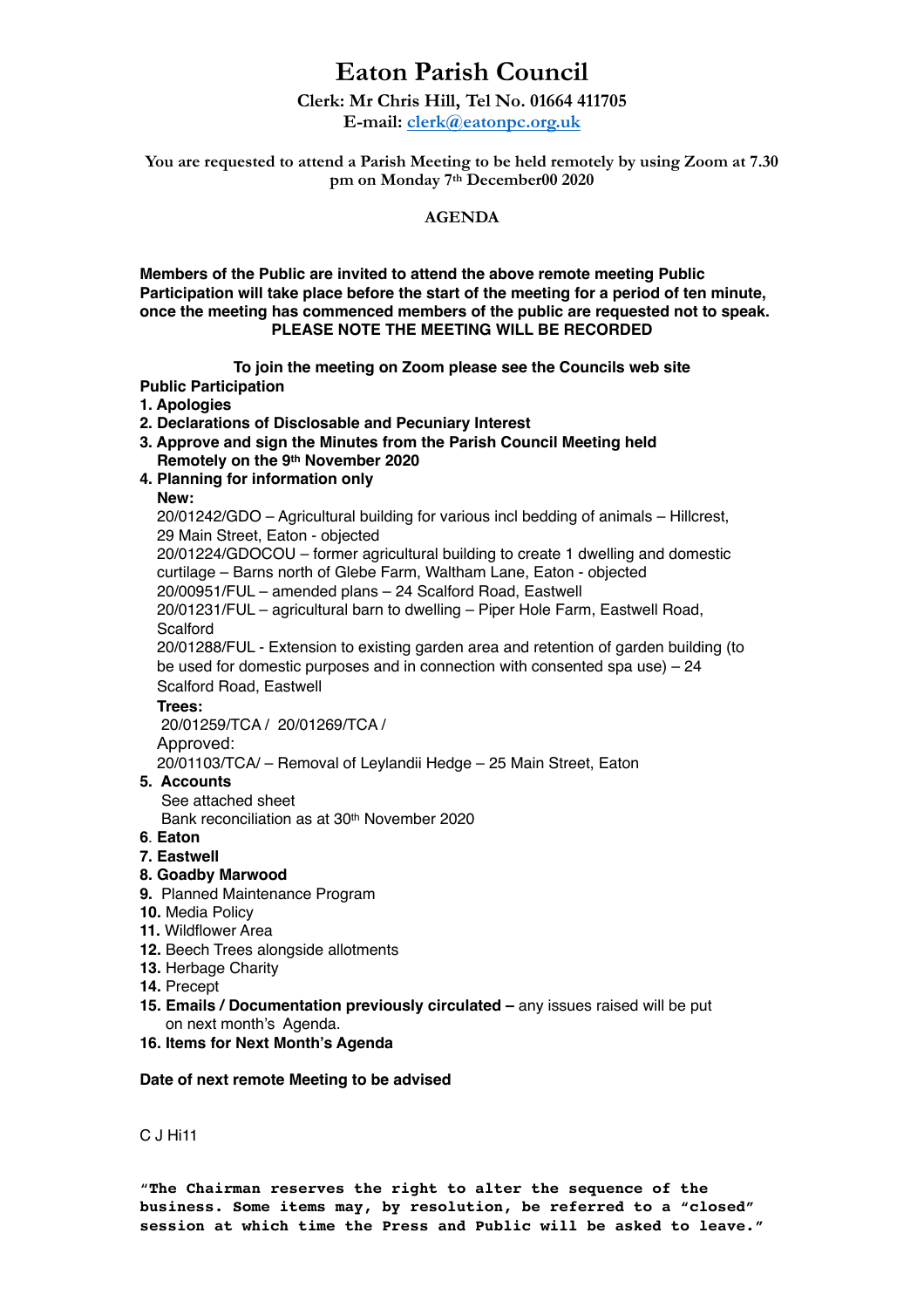# **Eaton Parish Council**

# **Clerk: Mr Chris Hill, Tel No. 01664 411705**

**E-mail: [clerk@eatonpc.org.uk](mailto:clerk@eatonpc.org.uk)**

## **You are requested to attend a Parish Meeting to be held remotely by using Zoom at 7.30 pm on Monday 7th December00 2020**

# **AGENDA**

Clerk 1st December 2020

# **Matters to be kept in mind:**

Points of Interest Notice Board Speed limit Stathern Lane

"**The Chairman reserves the right to alter the sequence of the business. Some items may, by resolution, be referred to a "closed" session at which time the Press and Public will be asked to leave."**